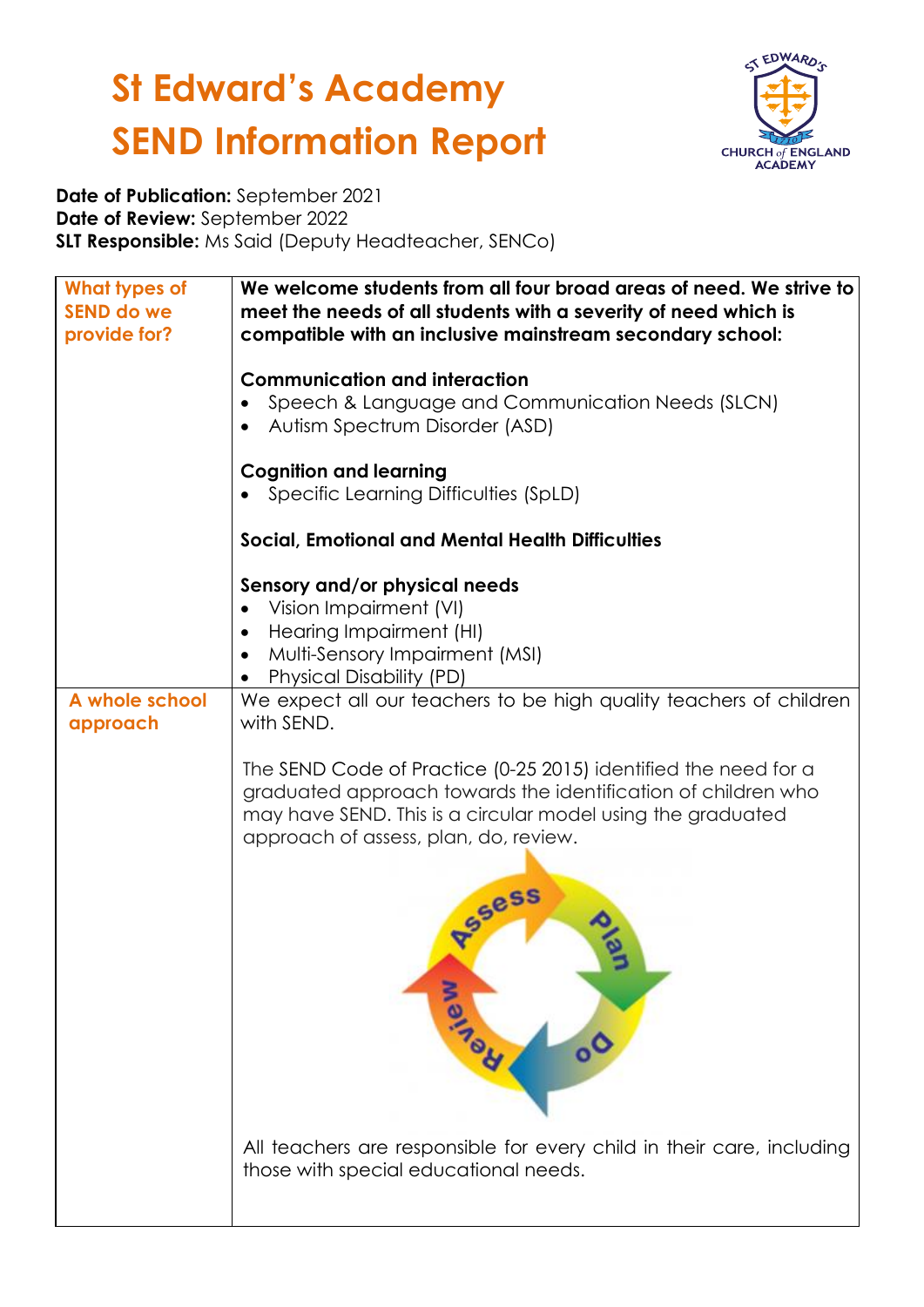

Our graduated approach informs the identification and support of students who may have SEND. **1. Assess**: the class/subject teacher and SENCo clearly analyse a pupil's needs before identifying him/her as needing SEND support. **2. Plan:** the class/subject teacher and SENCo agree the support to be put in place. Parents/carers will be notified and consulted. The support will usually be set out in a school-based SEND support plan (Pupil Passport) **3. Do:** the class/subject teacher remains responsible for working with the pupil on a daily basis. Pupils may also receive additional interventions outside the main curriculum, but the focus should be on integrating all pupils and continuing to use high-quality, differentiated teaching. Quality first teaching is the key to success for all learners. **4. Review**: the class/subject teacher and SENCo review the effectiveness of the support regularly and agree any changes where needed. The quality of teaching for pupils with SEND, and the progress made by pupils, is a core component of the St Edward's School Improvement Plan. This feeds directly in to the school's approach to professional development for all teaching and support staff. This, in turn, is integral to the school's self-evaluation of impact and appraisal process. The identification of SEND is built into whole school policy and practice on assessment. The SENCo, in partnership with the Assistant Headteacher with responsibility for CPD, will discuss any patterns in the identification of SEND (both within the school and compared with national data). Emerging patterns and trends are used to inform whole school CPD and reinforce the quality of teaching. This is supported by the Deputy Headteacher who line manages the SEND department and oversees the curriculum. All teachers contribute to student profile documentation. Their contributions are sought to inform the Pupil Passports to learning. It is an expectation that all teachers are familiar with the needs of the students that they teach. Class teachers and departments are responsible for appropriate planning to ensure access to learning for all students based on the agreed actions

to support progress. The SENCo will advise and inform subject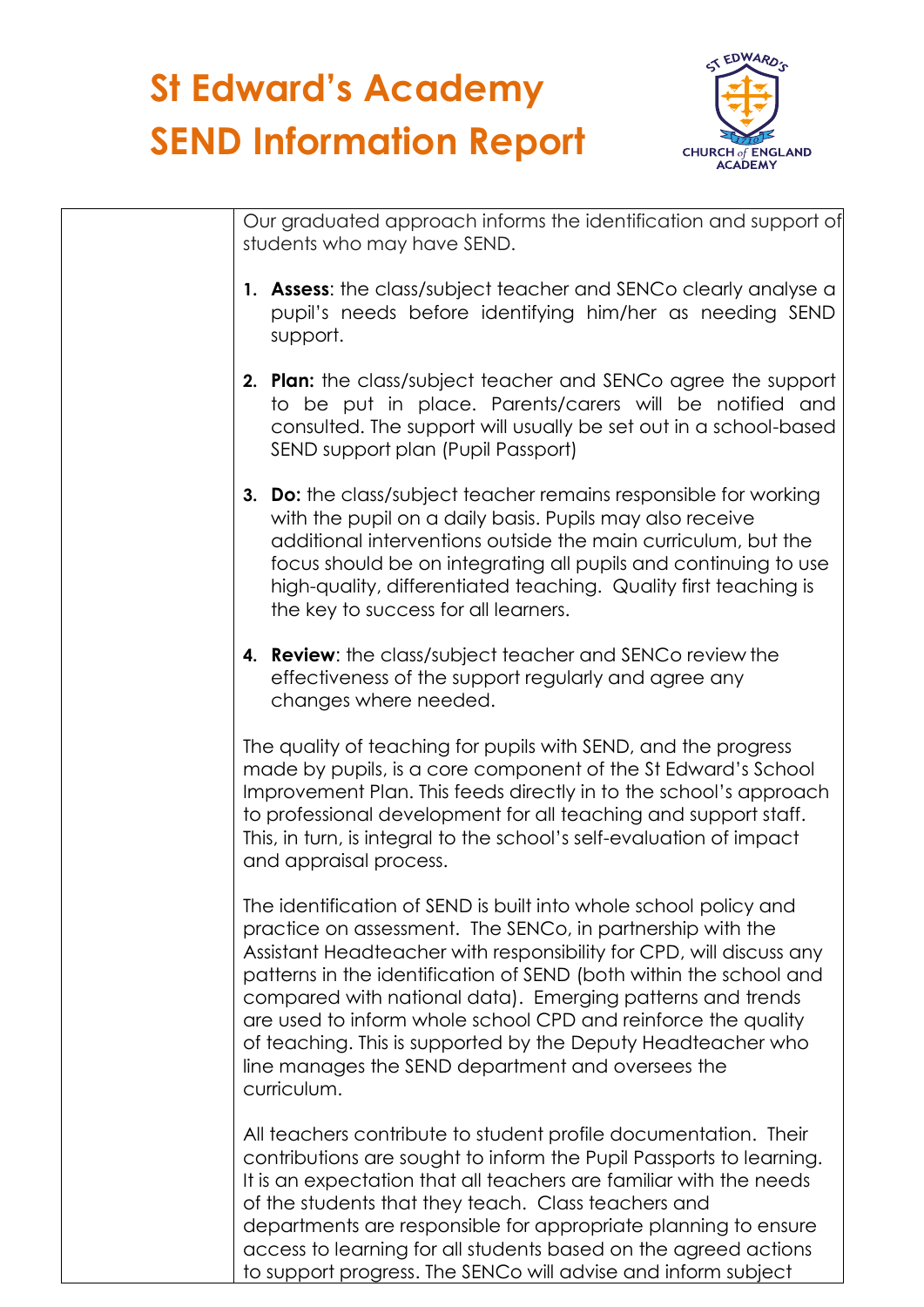

| How do we<br>identify children<br>and young<br>people with  | teaching staff as to what reasonable adjustments are effective<br>in overcoming barriers to learning. The outcome of regular<br>assessment points inform further adjustments and interventions.<br>Further support and interventions, should they become<br>necessary, are agreed upon in liaison with the SENCo.<br>Whether the school is aware of a child's SEND when the student<br>joins St Edward's, or whether the child's SEND becomes apparent<br>at a later stage, all staff work with the SENCo who carries out a<br>clear analysis of the student's needs. Need could be identified                                                                                                                                                                                                                                                                                                                                                                                                                                                                                                                                                                                                                                                                                                                                   |
|-------------------------------------------------------------|----------------------------------------------------------------------------------------------------------------------------------------------------------------------------------------------------------------------------------------------------------------------------------------------------------------------------------------------------------------------------------------------------------------------------------------------------------------------------------------------------------------------------------------------------------------------------------------------------------------------------------------------------------------------------------------------------------------------------------------------------------------------------------------------------------------------------------------------------------------------------------------------------------------------------------------------------------------------------------------------------------------------------------------------------------------------------------------------------------------------------------------------------------------------------------------------------------------------------------------------------------------------------------------------------------------------------------|
| <b>SEND and</b><br>assess their<br>needs?                   | by:<br>Pupil self-referrals<br>Parent / carer referrals<br>$\bullet$<br>School's learning support department referrals<br>$\bullet$<br>Individual teacher referrals<br>$\bullet$<br>Curriculum area referrals<br>$\bullet$<br>Head of Learning referrals<br>$\bullet$<br>Referral from an outside agency<br>$\bullet$<br>Information from either the primary or previous school<br>$\bullet$<br>which is passed to the SEND team. This includes the pupil-<br>centred reviews that the SEND team attend at feeder<br>primary schools<br>The school's own baseline assessments<br>$\bullet$<br><b>KS2 SATs scores</b><br>$\bullet$<br>Progress based on data collections and in-school assessments<br>$\bullet$<br>(we use the GL assessment tools which are externally marked<br>and the NGRT Reading Age and Spelling assessments which<br>are marked digitally)<br>The SEND assessment is reviewed regularly, seeking the views of<br>the student and their parents/carers. Updates and review will be<br>sought from teaching staff to ensure that barriers to learning are<br>identified, discussed and shared so that they can be challenged<br>and overcome. In some cases, the school seeks to liaise regularly<br>with outside professionals, such as staff from health or social<br>services (with parental agreement). |
| What is the<br>local offer?                                 | The London Borough of Havering's local offer can be found using<br>this link:<br>https://familyserviceshub.havering.gov.uk/kb5/havering/directory/<br>localoffer.page?localofferchannel=0                                                                                                                                                                                                                                                                                                                                                                                                                                                                                                                                                                                                                                                                                                                                                                                                                                                                                                                                                                                                                                                                                                                                        |
| What is the<br>name and<br>contact details<br>of our SENCo? | Ms Munira Said (SENCo) senco@steds.org.uk<br>General questions surrounding your child's education should be<br>$\,$ addressed to his or her Form Tutor and then Head of Learning in the $\,$<br>first instance.                                                                                                                                                                                                                                                                                                                                                                                                                                                                                                                                                                                                                                                                                                                                                                                                                                                                                                                                                                                                                                                                                                                  |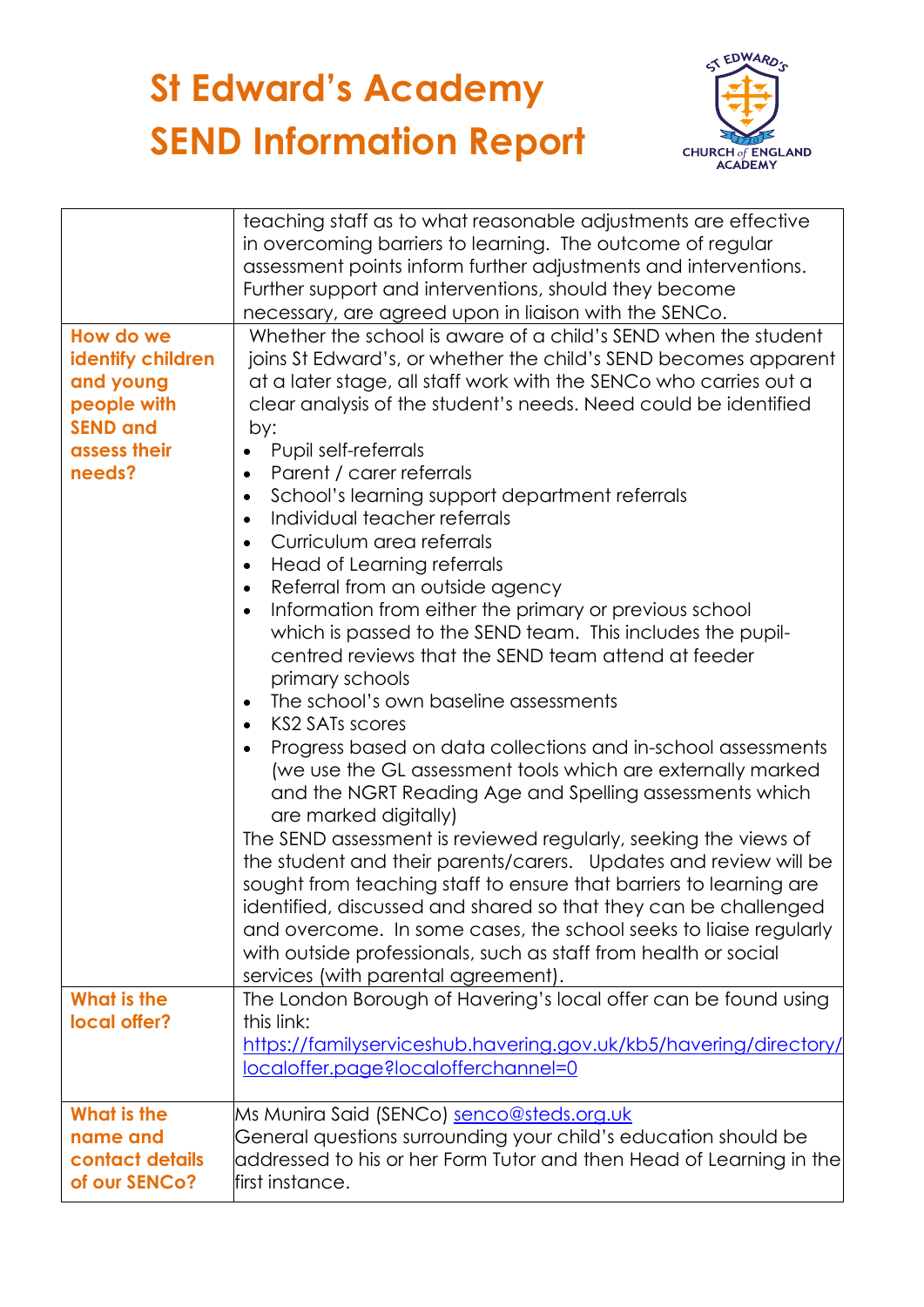

| How do we<br>consult with<br>parents/ carers<br>of children with<br><b>SEND and</b><br>involve them in<br>their child's<br>education? | We believe that partnership working with the parents/carers is a<br>benefit to all learners who attend St Edward's Academy. For<br>parents/carers of children with SEND, this partnership is fundamental<br>to our work.<br>Where a student is receiving support, we talk to parents/carers<br>regularly to agree clear outcomes and review progress towards<br>them through using the graduated approach outlined previously.<br>We discuss with parents/carers the activities employed with<br>students and the support programme offered. We identify the<br>responsibilities of the school, the individual student and the<br>parent/carer.<br>In addition to scheduled parents' evenings, we meet<br>parents/carers of students with EHC Plans at least three times each<br>year. The focus of these meetings is to review the progress that<br>individual students are making. Progress in reviewed with prior<br>attainment in mind. The assessment of progress is measured in<br>relation to the targets set through the Pupil Passport and those<br>identified through the annual review.                                                                                                                                                                                                                                                                                                                     |
|---------------------------------------------------------------------------------------------------------------------------------------|------------------------------------------------------------------------------------------------------------------------------------------------------------------------------------------------------------------------------------------------------------------------------------------------------------------------------------------------------------------------------------------------------------------------------------------------------------------------------------------------------------------------------------------------------------------------------------------------------------------------------------------------------------------------------------------------------------------------------------------------------------------------------------------------------------------------------------------------------------------------------------------------------------------------------------------------------------------------------------------------------------------------------------------------------------------------------------------------------------------------------------------------------------------------------------------------------------------------------------------------------------------------------------------------------------------------------------------------------------------------------------------------------------------------|
| How do we<br>consult young<br>people with<br><b>SEND and</b><br>involve them in<br>their education?                                   | We consult with SEND students by:<br>Offering an open and respectful culture which includes all. This<br>culture gives students the confidence to express their views;<br>Our SEND staff offer an 'open door policy' which enables<br>$\bullet$<br>children to approach a member of the team at any time;<br>Departments collect student feedback on their work,<br>attainment and progress in the classroom and each curriculum<br>area;<br>Students with an EHCP have an opportunity to tell us what<br>$\bullet$<br>they think as part of the review process;<br>SEND students are fully represented on our different student voice<br>panels;<br>The Headteacher and members of the Senior Leadership<br>Team have meetings with students from all Year groups to<br>hear their views on the school. Students with SEND are<br>actively encouraged to participate;<br>Collecting individual student views is an important and integral<br>$\bullet$<br>part of the formation of Pupil Passports. Students with SEND are<br>fully involved in developing and reviewing their student profiles<br>and the plans for their support. There are regular meetings with<br>SENDCo and other members of the SEN team to gather the<br>student's views on progress and any additional requirements.<br>Discussions will include a review of recently implemented<br>support strategies to measure effectiveness and impact. |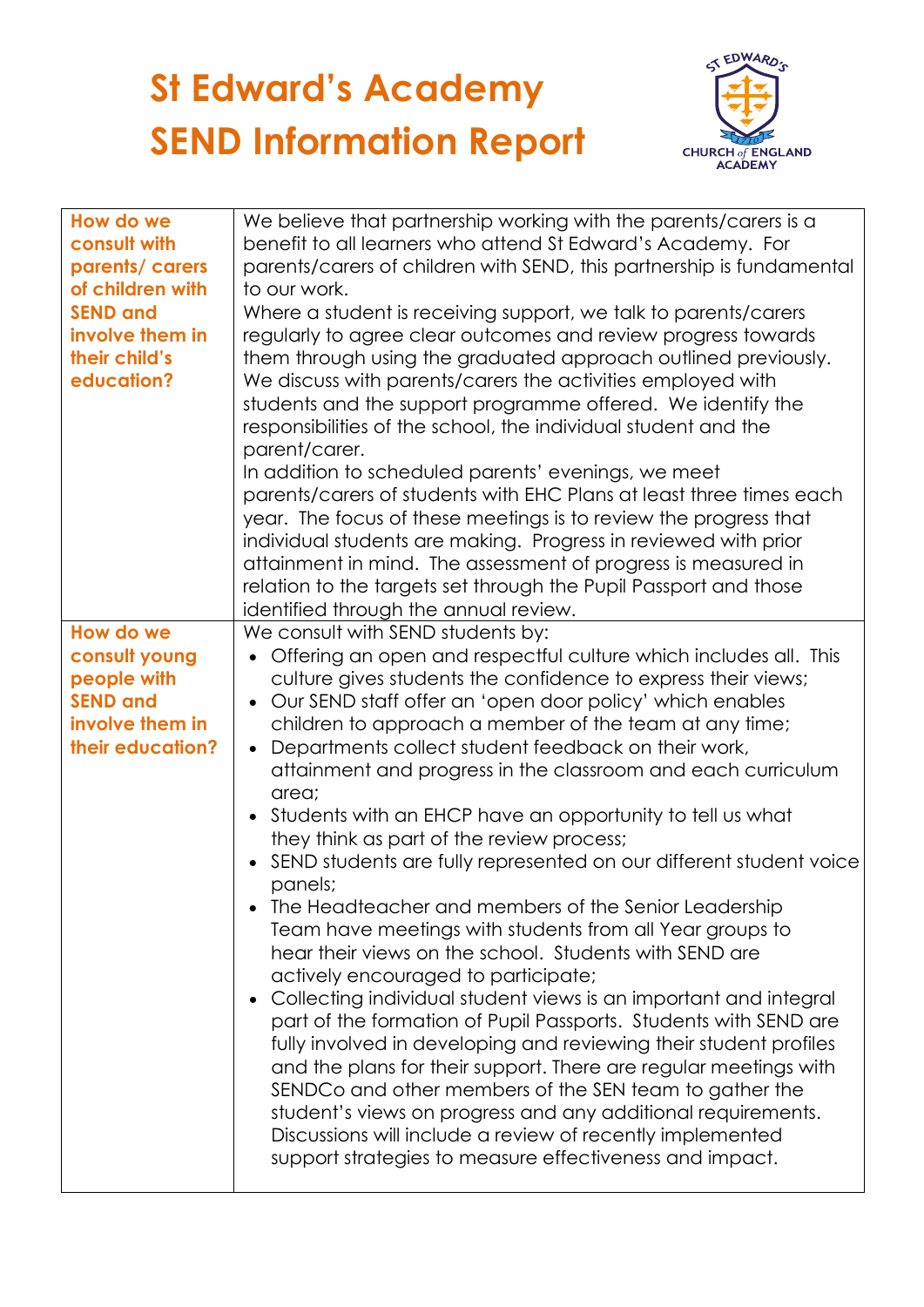

| How do we        | • Progress is continually monitored by the Senior leadership          |
|------------------|-----------------------------------------------------------------------|
| assess and       | Team, Heads of Department, teachers, tutors and Heads of              |
| review children  | Learning:                                                             |
| and young        | The progress of children with EHC Plans is formally reviewed          |
| people's         | through the Annual Review process. This involved all adults who       |
| progress towards | are stakeholders in the child's education;                            |
| outcomes?        | The SENCo and Heads of Department will review the<br>$\bullet$        |
|                  | progress of pupils on the SEND register after each relevant           |
|                  | data drop;                                                            |
|                  | Progress of pupils with EHC Plans and those who are identified        |
|                  | as SEND support in exam cohorts is reviewed after each                |
|                  | professional predicted grade is entered into SIMS;                    |
|                  | Data is analysed regularly and following each data collection         |
|                  | by the SENCo and the Senior Leadership Team. Heads of                 |
|                  | Department and Heads of Learning are expected to                      |
|                  | contribute to this analysis;                                          |
|                  | The cycle of assessment and review are scheduled termly. This         |
|                  | involves the review of progress towards expected outcomes             |
|                  | from progress data inputted by teaching staff and any other           |
|                  | additional information. Further relevant and appropriate              |
|                  | intervention is put in place to support SEND students who are         |
|                  | not making expected progress. Discussion and agreement of             |
|                  | additional adjustments takes place and is communicated to             |
|                  | all staff for implementation.                                         |
|                  | Student and parent/carer voice are captured ahead of and<br>$\bullet$ |
| What             | during the Annual Review process. This facilitates full               |
| opportunities    | participation in the review process. Opinions are sought to           |
| are there to     | review student outcomes and set new targets/goals;                    |
| work with        | Student views are carefully considered when creating                  |
| parents/carers   | individual Pupil Passports;                                           |
| and young        | The Inclusion team conduct student voice activities on a termly       |
| people as part   | basis. Feedback is used this to inform and enhance practice;          |
| of any           | The SENCo, Deputy Headteacher (SLT for SEND), all Heads of            |
| assesments       | Department (responsible for SEND provision in each curriculum         |
| and reviews?     | area) and Heads of Learning (with oversight of SEND in each           |
|                  | Year group) attend all parent/carer consultation events;              |
|                  | The SENCo attends Year 6 pupil-centered reviews at primary            |
|                  | schools prior to admission;                                           |
|                  | The SENCo attends the Havering 'handover' meeting with Year           |
|                  | 6 SENCo. The SENCo actively seeks to meet with SENCo from             |
|                  | different London boroughs for meaningful handover.                    |
|                  |                                                                       |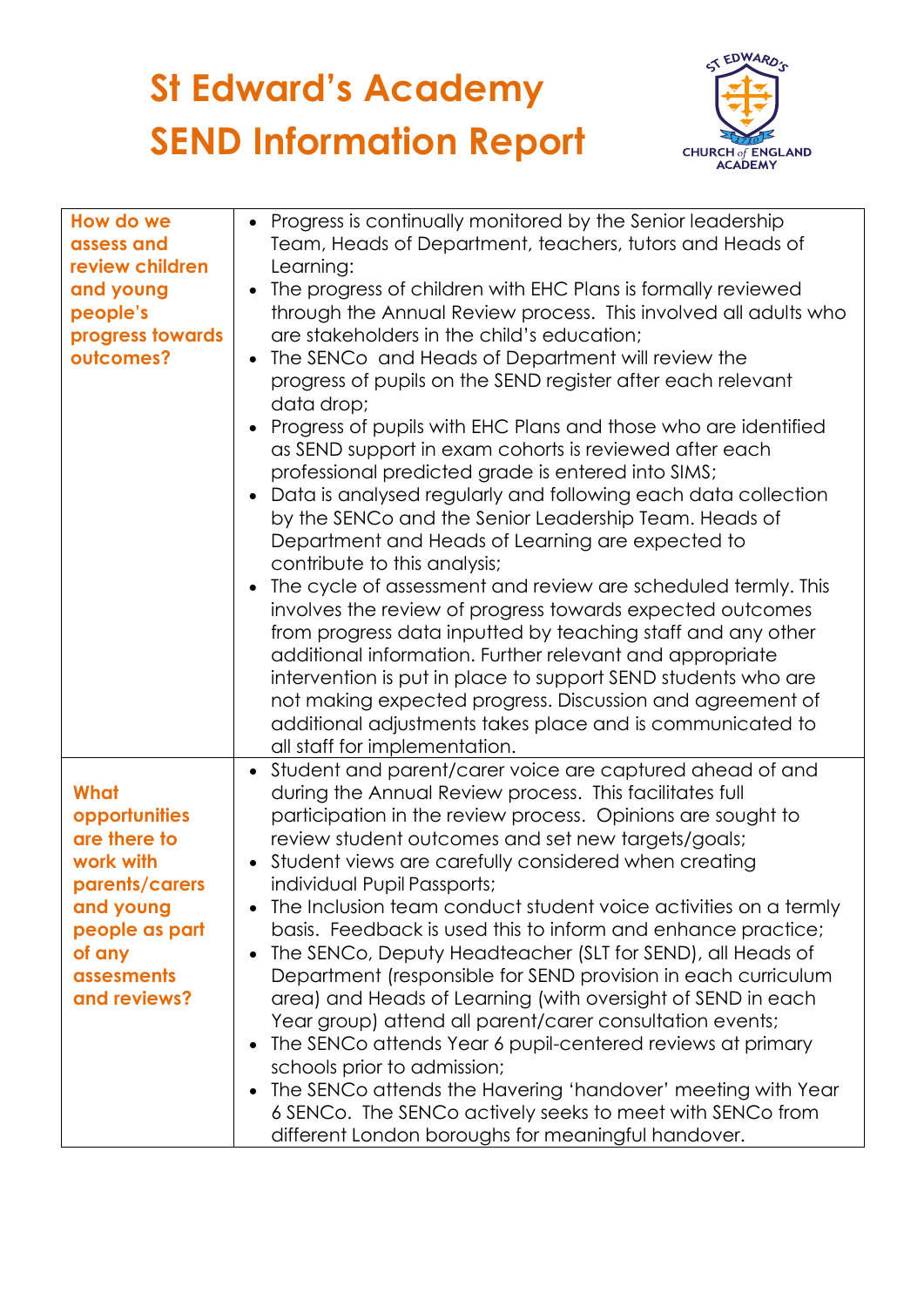

| How do we        | To ensure a successful secondary transition to St Edward's for                                                               |
|------------------|------------------------------------------------------------------------------------------------------------------------------|
| support          | students with SEND, it is vital to properly identify and support those                                                       |
| children and     | who may find transition from primary school to secondary school                                                              |
| young people in  | difficult. Support includes:                                                                                                 |
| moving           | The school holds an Open Evening in September/October for all                                                                |
| between          | primary students and their families who are in the process of                                                                |
| phases of        | choosing a secondary school. The SENCo is available to speak                                                                 |
| education and    | to parents/carers and meet with potential students;                                                                          |
| in preparing for | Meetings with parents/carers are offered before the allocation                                                               |
| adulthood?       | of EHCP students to the school. This aims to reassure students                                                               |
|                  | and parents/carers and provides the opportunity to discuss                                                                   |
|                  | specific needs/support;                                                                                                      |
|                  | We contact our feeder primary schools to find out information                                                                |
|                  | about the needs of the SEND pupils transferring to St Edward's.                                                              |
|                  | This includes arranging visits to the school prior to entry for                                                              |
|                  | orientation meetings as well as meetings with primary school                                                                 |
|                  | teachers to gather information;                                                                                              |
|                  | Planning between the schools and with parents/carers during                                                                  |
|                  | the course of Year 6 supports the student's move from primary to                                                             |
|                  | secondary school;                                                                                                            |
|                  | The primary transfer day takes place in July for all students                                                                |
|                  | transferring to St Edward's Academy. A specific additional                                                                   |
|                  | orientation day is arranged for students in receipt of EHC Plans;                                                            |
|                  | Students in receipt of EHC Plans have the opportunity to meet                                                                |
|                  | the SENCo and new teachers in advance of entry;                                                                              |
|                  | On entry to the school, all prior attainment (including teacher                                                              |
|                  | assessment and Key Stage 2 scaled scores) are reviewed. This                                                                 |
|                  | helps pick up potential areas for support at the earliest stage;                                                             |
|                  | We ensure that teachers/support staff are highly alert so that                                                               |
|                  | areas of need are spotted early. Referrals are sent to the SEND                                                              |
|                  | team so that need is identified and support co-ordinated                                                                     |
|                  | promptly.                                                                                                                    |
|                  | We support students through transition from Key Stage 3 and 4 and                                                            |
|                  | Key Stage 4 and 5:                                                                                                           |
|                  | In Year 9, SEND students have the opportunity to be interviewed                                                              |
|                  | by the SENDCo regarding their option choices. This ensures the                                                               |
|                  | best subjects and qualifications for their career path are chosen;                                                           |
|                  | We ensure that clear and relevant information and guidance is                                                                |
|                  | available to all teaching staff, students and parents/carers whilst                                                          |
|                  | preparing for option choices at GCSE;                                                                                        |
|                  | The SENCo involves parents/carers at all stages so that everyone<br>is informed. Individual needs for GCSE and A Level exams |
|                  |                                                                                                                              |
|                  | (including access arrangements and revision support) are                                                                     |
|                  | discussed in advance to provide appropriate levels of support                                                                |
|                  | throughout;<br>Entrants to the Sixth Form are provided with individual support                                               |
|                  | and guidance in order to make the best and most appropriate                                                                  |
|                  |                                                                                                                              |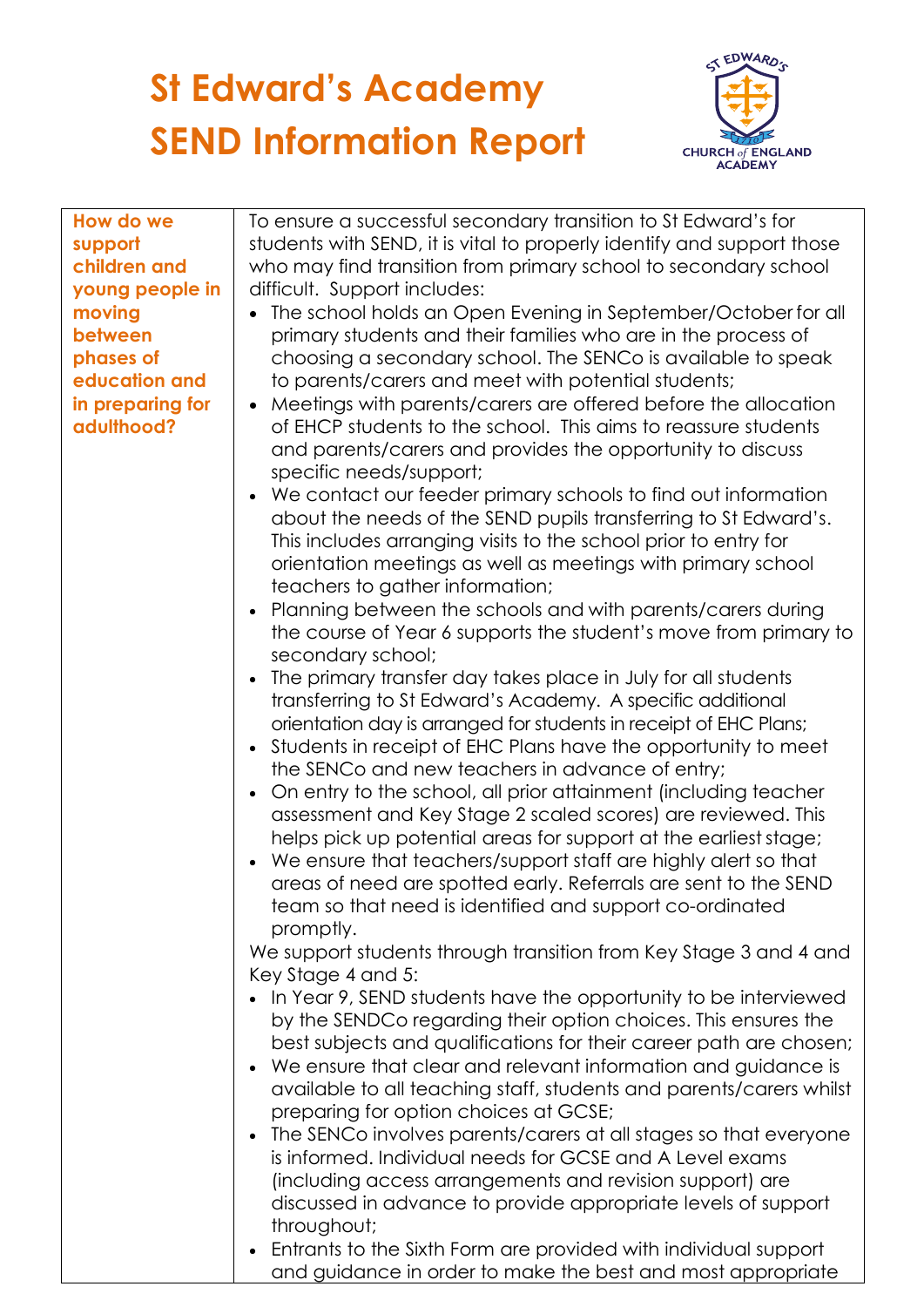

|                                                                                             | choices for A Level subjects;<br>Independent careers advice and guidance is provided for all<br>SEND students (including through Prospects and UniFrog).<br>We help prepare SEND pupils for transfer to post -16 education:<br>All students with an EHCP will have at least one meeting with a<br>member of staff from the appropriate Local Authority Advisory<br>Service. During this meeting, students will have the chance to<br>talk about different Post-16 options; support for College<br>Applications is provided where necessary.                                                                                                                                                                                                                                                     |
|---------------------------------------------------------------------------------------------|-------------------------------------------------------------------------------------------------------------------------------------------------------------------------------------------------------------------------------------------------------------------------------------------------------------------------------------------------------------------------------------------------------------------------------------------------------------------------------------------------------------------------------------------------------------------------------------------------------------------------------------------------------------------------------------------------------------------------------------------------------------------------------------------------|
| <b>What is our</b><br>approach to<br>teaching<br>children and<br>young people<br>with SEND? | Our SEND provision will depend on individual student needs. It is<br>the expectation that all teachers familiarise themselves with<br>student profile documentation. Teachers adapt their planning to<br>ensure access to learning to all. Students will, first and foremost, be<br>supported in class by Quality First Teaching. All lessons are<br>differentiated for a range of need, including SEND. As well as using<br>their own professional knowledge, teachers are supported by the<br>SENCo, the Learning Support team and on occasion, outside<br>specialist support services to find suitable strategies for students<br>with SEND. Needs and additional interventions are communicated<br>to staff by means of Pupil Passports, bespoke training sessions, and<br>staff briefings. |
|                                                                                             | The SENCo will advise and inform teaching and support staff as to<br>what reasonable adjustments are effective in overcoming barriers<br>to learning. Regular assessment points then inform further<br>adjustments and interventions to support, should they become<br>necessary. Interventions are agreed in liaison with the SENCo.                                                                                                                                                                                                                                                                                                                                                                                                                                                           |
|                                                                                             | Interventions offered, according to need:<br>• Pre- and post-teaching for both numeracy and literacy;<br>• Social stories;<br>Speech and Language targeted support.                                                                                                                                                                                                                                                                                                                                                                                                                                                                                                                                                                                                                             |
|                                                                                             | If a child in the mainstream has Cognition and Learning needs they<br>have an opportunity to access:<br>Quality first teaching with appropriate differentiation (including<br>best SEND practice);<br>Visual aids to support key vocabulary, concepts and themes;<br>• Whole-school learning provision to encourage meta-cognitive<br>learning;<br>Access to homework support clubs with support from a Teaching<br>Assistant;<br>Key Stage 2 to Key Stage 3 transition support via the secondary<br>transition programme;<br>• Access to assessment for identification of significant needs;                                                                                                                                                                                                   |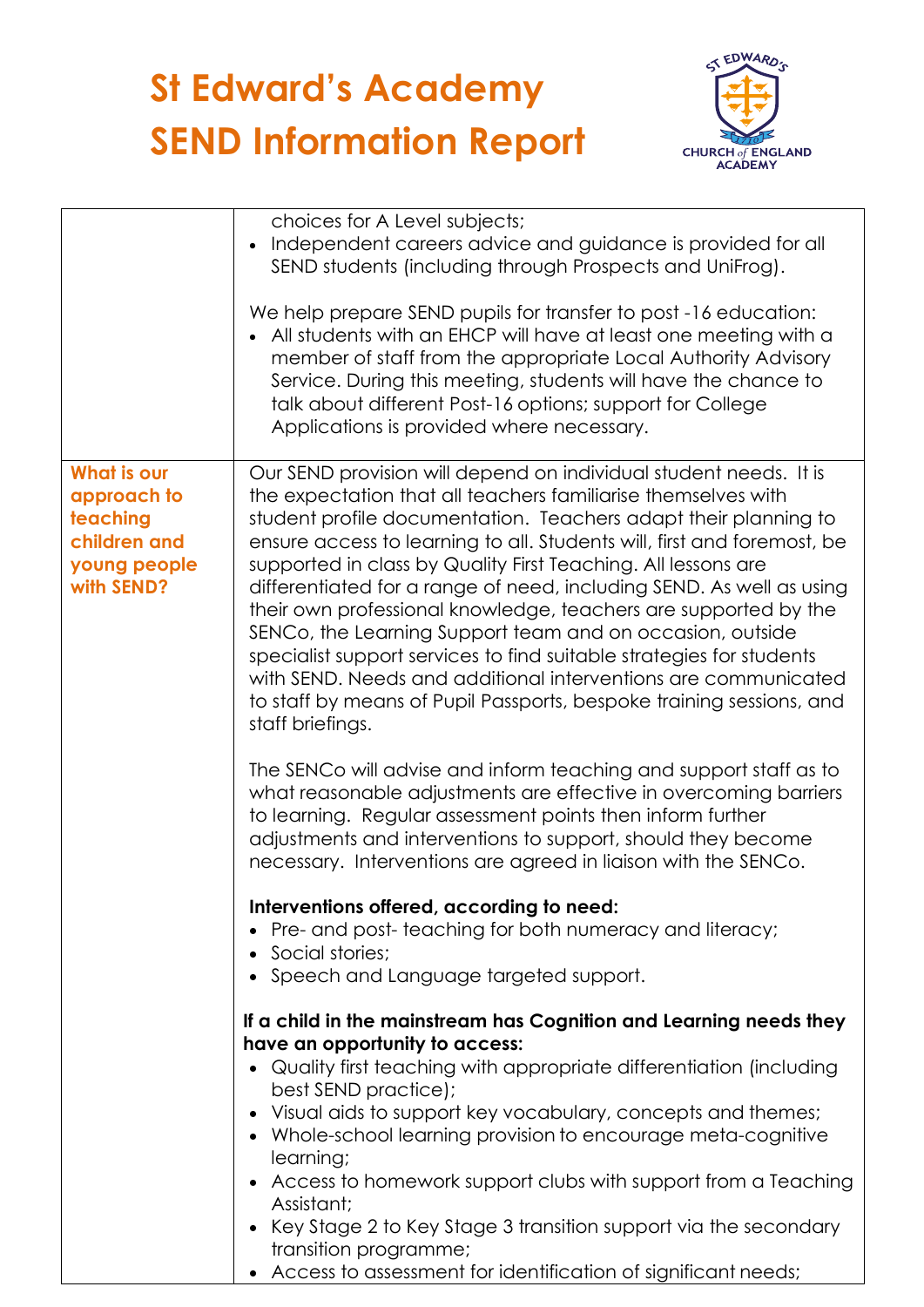

| Bespoke reading intervention delivered by the SEND<br>department;<br>• Specialist small group teaching;                                                                                                                                                                                                                                                                                                                                                                                                                                                                                                                                                                                                                                                                                                |
|--------------------------------------------------------------------------------------------------------------------------------------------------------------------------------------------------------------------------------------------------------------------------------------------------------------------------------------------------------------------------------------------------------------------------------------------------------------------------------------------------------------------------------------------------------------------------------------------------------------------------------------------------------------------------------------------------------------------------------------------------------------------------------------------------------|
| • All students have access to dedicated and caring staff who<br>value all learners, regardless of ability.                                                                                                                                                                                                                                                                                                                                                                                                                                                                                                                                                                                                                                                                                             |
| Support for targeted groups of students may include:<br>• Small group lessons that focus on a range of needs such as<br>literacy, comprehension and spelling;<br>• Teaching Assistant support in some lessons;<br>• Targeted lunch time clubs for vulnerable students;<br>• Timetabled literacy and numeracy intervention.                                                                                                                                                                                                                                                                                                                                                                                                                                                                             |
| Targeted individual support may include:<br>• Where needed, help from an external agency, such as<br>Educational Psychologist or Speech and Language Therapist;<br>• Bi-annual testing for students with literacy needs to review and<br>plan further support;<br>• Subject-specialist support in key subjects;<br>• Exam Access Arrangements;<br>• Post-16 transition support.                                                                                                                                                                                                                                                                                                                                                                                                                        |
| If a student has Sensory and/or Physical needs, students have the<br>opportunity to access:<br>• Quality first teaching with appropriate differentiation (including<br>best SEND practice);<br>• Visual aids to support key vocabulary, concepts and themes;<br>• Amplification of sound for hearing aid users;<br>• Access to homework support clubs with support from a Teaching<br>Assistant;<br>Specialist clubs offered at lunch times;<br>• Local Occupational Therapy services;<br>If required, a personal medical care plan will be in place;<br>Key Stage 2 to Key Stage 3 transition support via the secondary<br>transition programme;<br>• Access to assessment for identification of significant needs;<br>• Dedicated and caring staff who value all students, regardless of<br>ability. |
| Support for targeted groups of students may include:<br><b>Medical Care Plans;</b><br>Handwriting /fine motor/keyboard skills training;<br>Group discussions and information given through Inclusion<br>support or the PSHE offer;<br>• Access to assistive technology, software, audio digital books<br>and laptop applications;                                                                                                                                                                                                                                                                                                                                                                                                                                                                      |

• Access to teaching assistant support.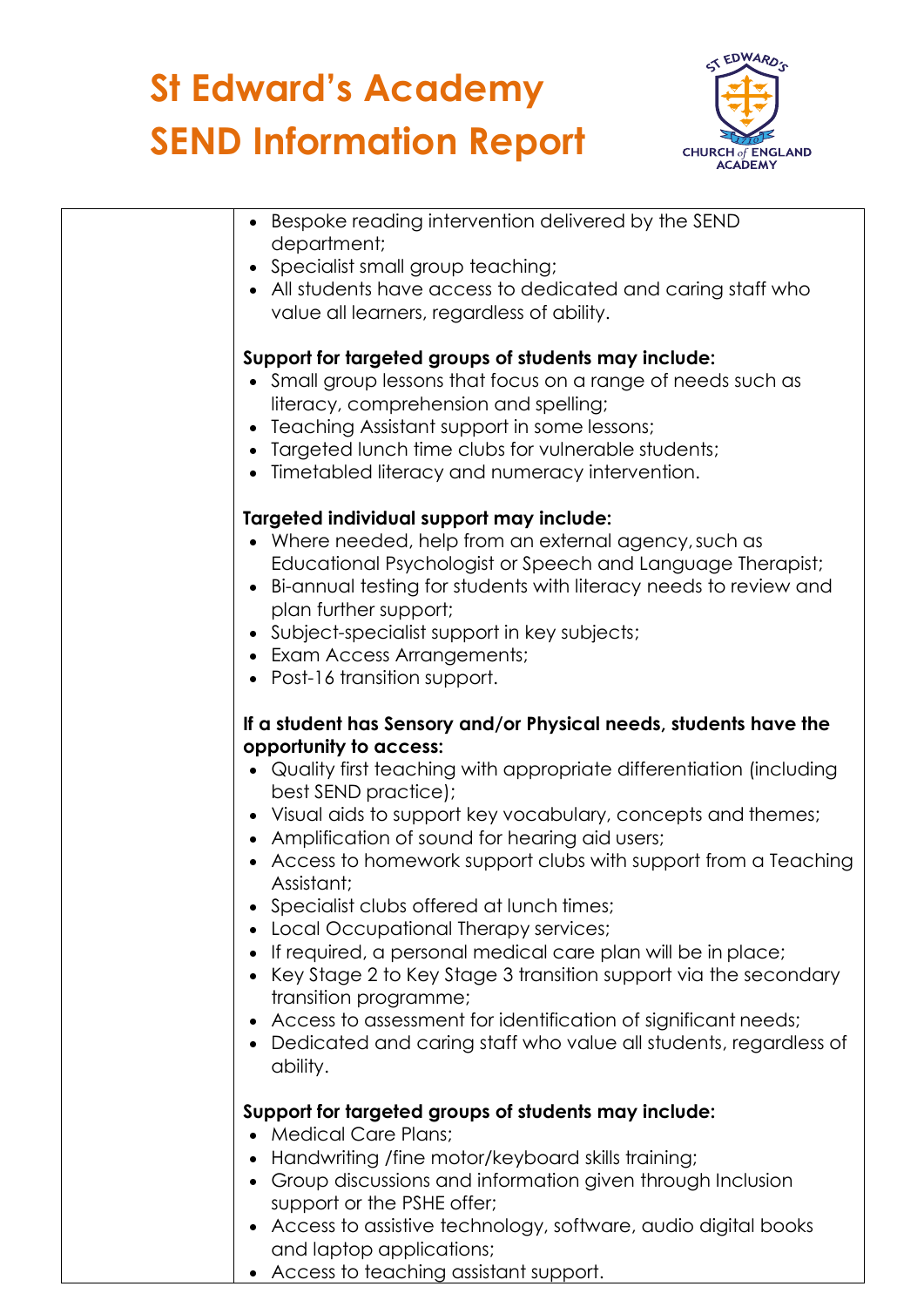

| Targeted individual support may include:<br>• Personalized support plans;<br>1:1 support from Teaching Assistant (e.g. Numeracy support);<br>$\bullet$<br>• Individual handwriting /fine motor/keyboard skills training;<br>• Specialist equipment and materials, such as low vision aids<br>and enlarged adapted resources;<br>• Access to assistive technology, software, audio digital books<br>and laptop applications;<br>Targeted support for complex medical needs, including<br>practical support;<br>• Exam Access Arrangements.                                                                                                                                                                                                                             |
|-----------------------------------------------------------------------------------------------------------------------------------------------------------------------------------------------------------------------------------------------------------------------------------------------------------------------------------------------------------------------------------------------------------------------------------------------------------------------------------------------------------------------------------------------------------------------------------------------------------------------------------------------------------------------------------------------------------------------------------------------------------------------|
| If a child has Communication and Interaction needs, students have<br>an opportunity to access:<br>• Quality first teaching with appropriate differentiation (including<br>best SEND practice);<br>• Visual aids to support key vocabulary, concepts and themes;<br>• Whole-school programme to encourage meta-cognitive<br>learning;<br>• Access to homework support clubs;<br>• Specialist and intensive support for students with EHCPs;<br>• Access to Speech and Language Therapist input and<br>assessment if required;<br>• Key Stage 2 to Key Stage 3 transition support via tutor<br>programme;<br>• Access to assessment for identification of significant needs;<br>Robust tutor programme which focuses on effective<br>$\bullet$<br>communication skills. |
| Support for targeted groups of students may include:<br>• Assessment and identification of language need and<br>feedback to parents/carers and staff.<br>Small group sessions with TA<br>In-class Teaching Assistant support in some lessons.<br>$\bullet$<br>Specialist lunch time extra-curricular offer.<br>Targeted individual support may include:<br>1:1 sessions with a Speech and Language Therapist for<br>young people with EHCPs identifying SLCN.<br>1:1 sessions with other specialist staff in the school, linked<br>to other needs on ECHP.<br>• Exam access arrangements.<br>• Post 16 transition support.<br>If a child has Social, Emotional Health or Mental Health needs:                                                                         |
|                                                                                                                                                                                                                                                                                                                                                                                                                                                                                                                                                                                                                                                                                                                                                                       |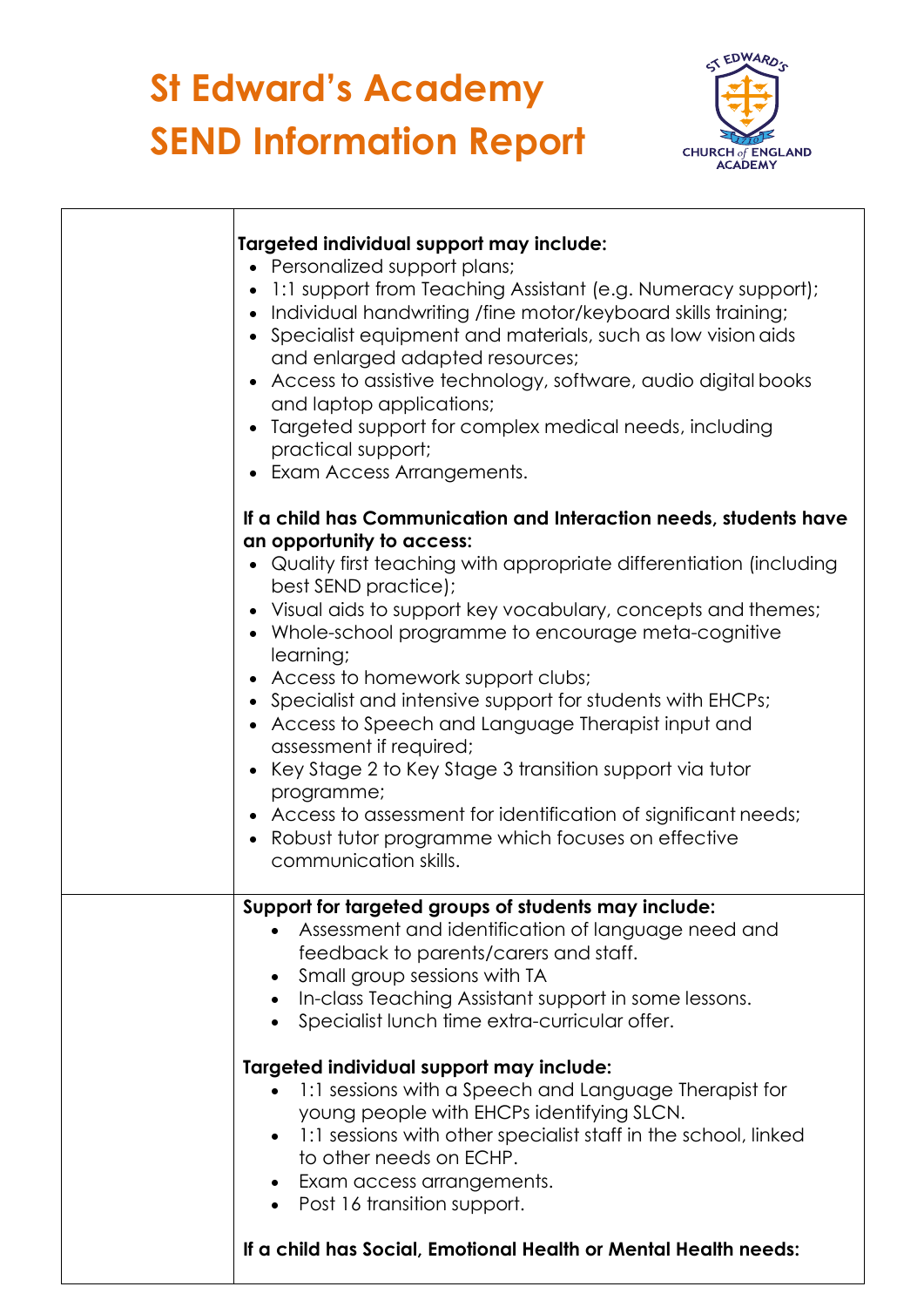

|                            | Pupils have an opportunity to access:                                                                                       |
|----------------------------|-----------------------------------------------------------------------------------------------------------------------------|
|                            | Quality First teaching with appropriate differentiation                                                                     |
|                            | (including best SEND practice)                                                                                              |
|                            | Access to specialist mentors on site.                                                                                       |
|                            | Access support from a Well-Being Practitioner in<br>$\bullet$                                                               |
|                            | collaboration with CAMHS.                                                                                                   |
|                            | Whole school focus on building self-esteem, staying safe                                                                    |
|                            | and recognition of achievement.                                                                                             |
|                            | Whole school policy for behaviour management with<br>$\bullet$                                                              |
|                            | graduated response and a focus on restorative justice                                                                       |
|                            | Specialist input as advised by the Educational Psychologist                                                                 |
|                            | Key Stage transition support including support from mentors.<br>$\bullet$                                                   |
|                            | Support for targeted groups of students may include:                                                                        |
|                            | Intervention groups (all years): social skills/self-                                                                        |
|                            | esteem/stress management.                                                                                                   |
|                            | Peer mentoring<br>$\bullet$                                                                                                 |
|                            | Year 11 support with college applications and career paths.<br>$\bullet$                                                    |
|                            | Year 11 support for exam stress management.<br>$\bullet$                                                                    |
|                            | Access to support in liaison with CAMHS professionals.<br>$\bullet$                                                         |
|                            | Support from mentors on Exam Results Days.<br>$\bullet$                                                                     |
|                            | Targeted individual support may include:                                                                                    |
|                            | 1:1 mentoring.<br>$\bullet$                                                                                                 |
|                            | Outside agency input (eg. Educational Psychologist)<br>$\bullet$                                                            |
|                            | Flexible timetables.                                                                                                        |
|                            | Support by a mentor if a student attends an alternative                                                                     |
|                            | pathway and needs support at the transition phrase.                                                                         |
|                            | Child Looked After support from Safeguarding Lead.<br>$\bullet$<br>Close liaison with the family to build collaboration and |
|                            | $\bullet$<br>partnership.                                                                                                   |
|                            |                                                                                                                             |
| <b>How are</b>             | Teachers plan lessons and homework according to the                                                                         |
| adaptations                | specific needs of all groups of children in their class and                                                                 |
| made to the                | will ensure that a child's needs are met. Quality First                                                                     |
| curriculum and             | Teaching supported through our appraisal process and                                                                        |
| the learning               | CPD programme.                                                                                                              |
| environment of             | A teaching assistant may work with the teacher to support                                                                   |
| children and               | a child's learning in the classroom.                                                                                        |
| young people<br>with SEND? | Specific resources and strategies will be used to support a<br>child individually and in groups as is judged appropriate    |
|                            | to meeting a child's needs.                                                                                                 |
|                            | We provide targeted support with homework at<br>$\bullet$                                                                   |
|                            | lunchtime.                                                                                                                  |
|                            | Curriculum plans are designed for teachers to map how                                                                       |
|                            | they will scaffold learning so that all students can access                                                                 |
|                            | the broad and balanced curriculum.                                                                                          |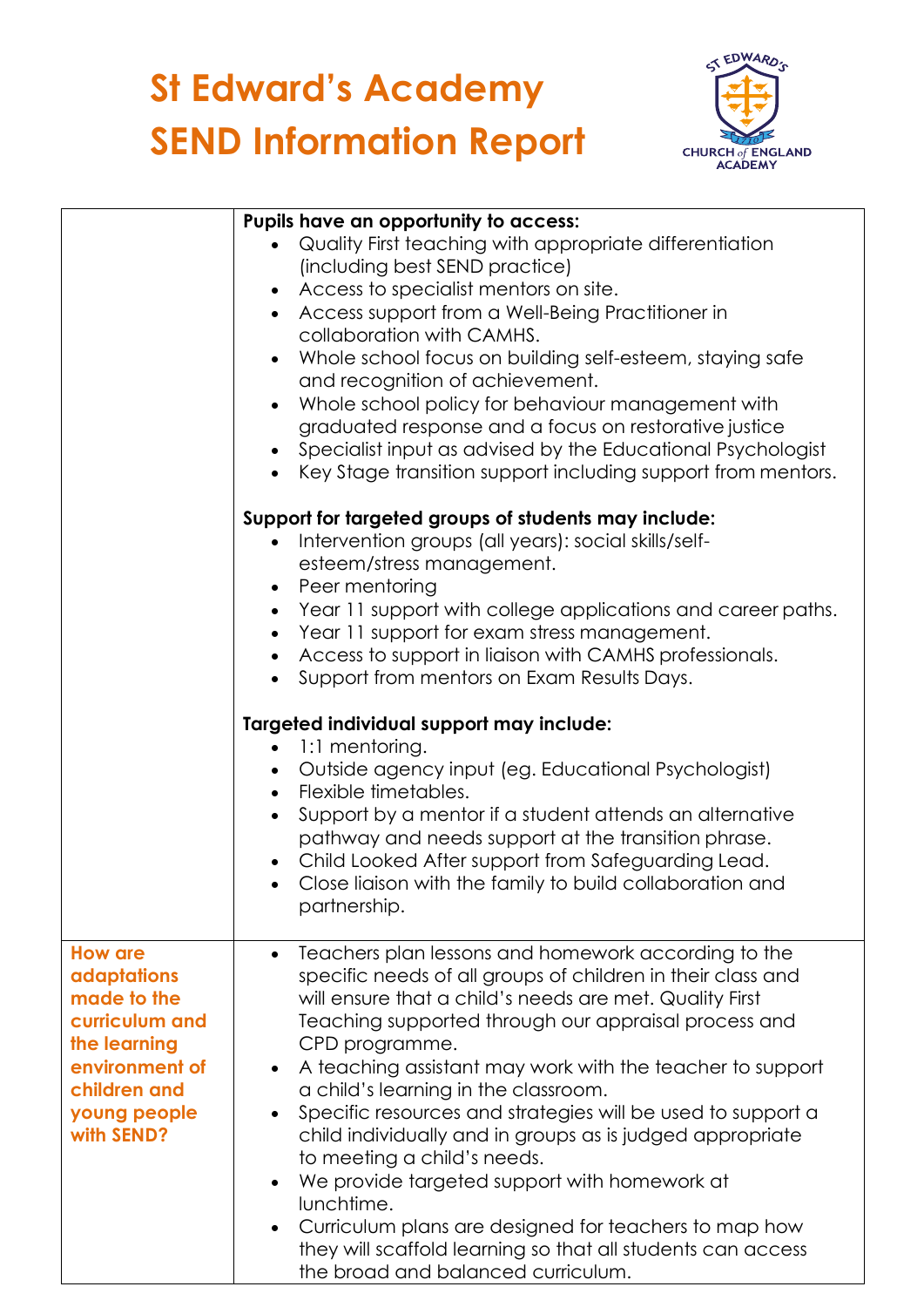

|                                  | All students with SEND have a Pupil Passport, which outlines<br>$\bullet$<br>ways that individual subject staff can adapt their teaching<br>and the learning environment to meet the needs of the<br>student.<br>All staff are given training on working with students with<br>$\bullet$<br>additional needs and expected to adapt accordingly. A<br>calm room is provided for students who need a quieter<br>place to go. |
|----------------------------------|----------------------------------------------------------------------------------------------------------------------------------------------------------------------------------------------------------------------------------------------------------------------------------------------------------------------------------------------------------------------------------------------------------------------------|
| How do we train                  | We develop staff knowledge and practice through the                                                                                                                                                                                                                                                                                                                                                                        |
| staff to ensure<br>that they are | following methods:<br>SENCo attendance at SENCo Network Meetings.                                                                                                                                                                                                                                                                                                                                                          |
| fully able to                    | Whole school INSET days that focus on the Curriculum,                                                                                                                                                                                                                                                                                                                                                                      |
| support children                 | Learning and Teaching with a SEND specialist input.                                                                                                                                                                                                                                                                                                                                                                        |
| and young                        | Training for TAs                                                                                                                                                                                                                                                                                                                                                                                                           |
| people with<br><b>SEND?</b>      | In school sessions – SENCo and Heads of Department<br>delivering/organising training for teachers and support staff                                                                                                                                                                                                                                                                                                        |
|                                  | on the different categories of SEND/strategies/use of TA.                                                                                                                                                                                                                                                                                                                                                                  |
|                                  | Delivering training sessions for newly qualified staff,<br>$\bullet$                                                                                                                                                                                                                                                                                                                                                       |
|                                  | trainee teachers and staff new to the school.                                                                                                                                                                                                                                                                                                                                                                              |
|                                  | SEND staff working closely with teachers and Heads of<br>$\bullet$<br>Department to make sure that the most effective                                                                                                                                                                                                                                                                                                      |
|                                  | strategies and interventions are used to meet the needs of<br>all SEND students.                                                                                                                                                                                                                                                                                                                                           |
|                                  | Internal reviews which focus on SEND good practice.                                                                                                                                                                                                                                                                                                                                                                        |
|                                  | Subject teachers are encouraged to develop their own<br>$\bullet$<br>subject specific expertise by attending relevant courses<br>and/or seeking out information.                                                                                                                                                                                                                                                           |
|                                  | Team teaching opportunities in attached department.                                                                                                                                                                                                                                                                                                                                                                        |
|                                  | Building in SEND teaching targets to the appraisal process.                                                                                                                                                                                                                                                                                                                                                                |
|                                  | SENCo studying for the Post Graduate National Award for                                                                                                                                                                                                                                                                                                                                                                    |
|                                  | Special Educational Needs Co-ordination at the Institute of<br>Education, University College London                                                                                                                                                                                                                                                                                                                        |
|                                  | Access for all staff to the National College training resources                                                                                                                                                                                                                                                                                                                                                            |
|                                  |                                                                                                                                                                                                                                                                                                                                                                                                                            |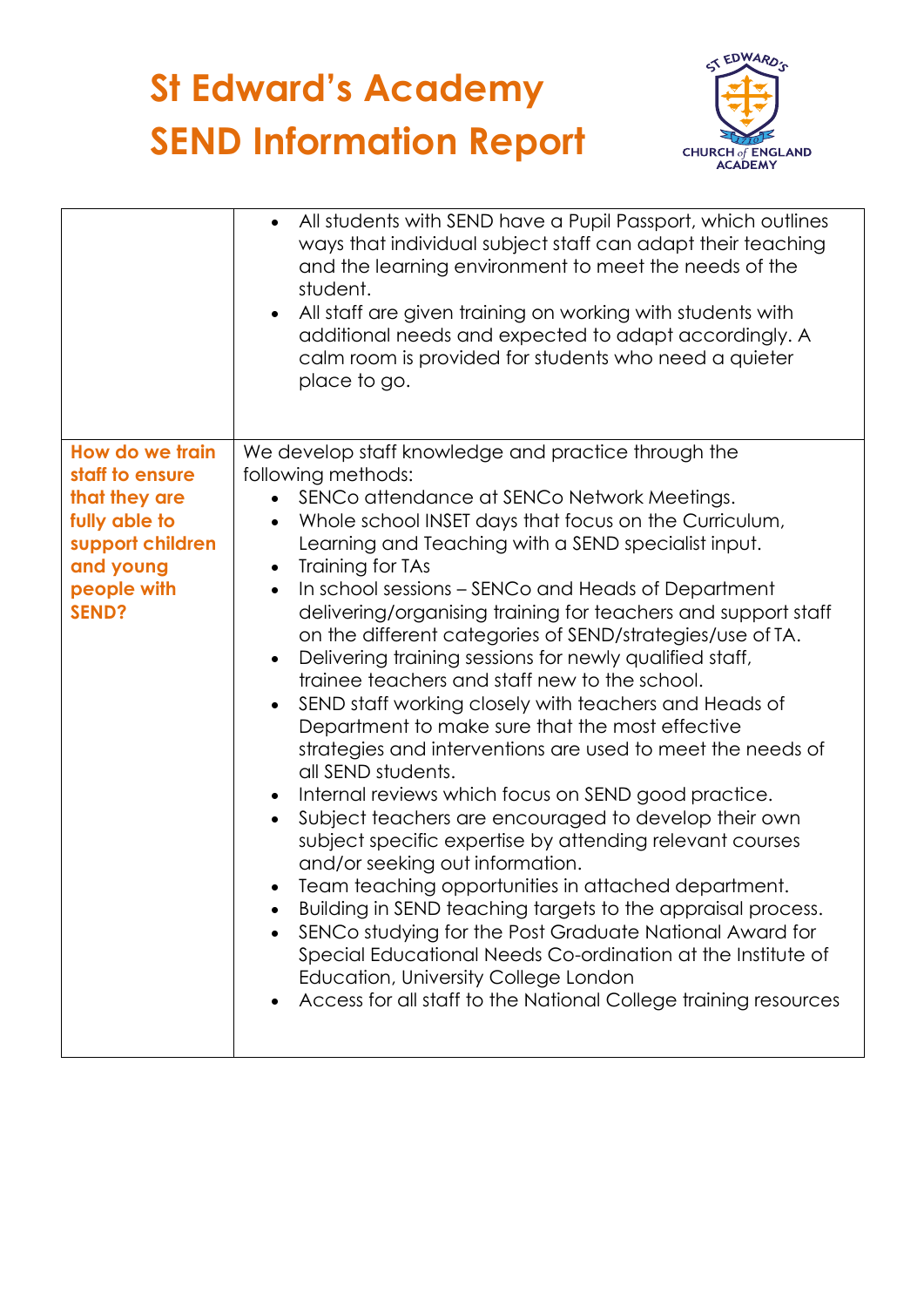

| How do we         | We believe that regular and systematic monitoring and evaluation          |
|-------------------|---------------------------------------------------------------------------|
| evaluate the      | is vital to ensure effective SEND provision.                              |
| effectiveness of  |                                                                           |
| the provision     | We do this in several ways including:                                     |
| made for          |                                                                           |
| children and      | Regular observations and learning walks.<br>$\bullet$                     |
| young people      | Analysis of the attainment and achievement of different<br>$\bullet$      |
| with SEND?        | groups of students with SEND including PP.                                |
|                   | Success rates in respect of targets.<br>$\bullet$                         |
|                   | Post 16 destinations of young people with SEND.<br>$\bullet$              |
|                   | Scrutiny of teacher's planning and students' work.<br>$\bullet$           |
|                   | The views of parents/carers and the students.<br>$\bullet$                |
|                   | Regular monitoring by the governing body/SEND governor.<br>$\bullet$      |
|                   | Maintenance of assessment records - numeracy, reading<br>$\bullet$        |
|                   | and spelling ages etc. - that indicate progress over time for             |
|                   | students involved in small group / individual intervention.               |
|                   | Evaluating the impact of interventions and regularly<br>$\bullet$         |
|                   | reviewing plans in light of this.                                         |
|                   | Departmental reviews of the progress of SEND students.<br>$\bullet$       |
|                   | Annual reporting on successes and identifying aspects<br>$\bullet$        |
|                   | for future improvement.                                                   |
|                   | Monitoring the number of students requiring lower levels<br>$\bullet$     |
|                   | of support.                                                               |
|                   | Monitoring procedures for identification and assessment<br>$\bullet$      |
|                   | of and provision for students with SEND.                                  |
|                   | Reviews of the SEND department by professionals outside of<br>$\bullet$   |
|                   | the school – the external review process takes place every                |
|                   | two years through the Unity School's Partnership                          |
| How do we         | We make every effort to include all pupils on school trips. If an         |
| ensure that       | individual risk assessment is required, we will write this to ensure that |
| children and      | everyone is fully included. We also help prepare children for any         |
| young people      | changes in their school day, such as school trips, awards                 |
| with SEN are      | ceremonies and sports day.                                                |
| enabled to        |                                                                           |
| engage in         | We are able to write Social Stories to help students' prepare for         |
| <b>activities</b> | their participation in a school trip or activity. We monitor the          |
| available with    | attendance of SEND students on school trips.                              |
| children and      |                                                                           |
| young people in   | More generally, the Academy provides this through a variety of            |
| the school who    | different strategies such as: • the assessment of need • adjustment to    |
| do not have       | teaching styles • allowing additional time for work/assessments •         |
| <b>SEND?</b>      | adjustments to materials • additional resources or supportive             |
|                   | equipment • availability of lifts for wheelchair access and other         |
|                   | disabilities. It is a key priority to enable students to experience the   |
|                   | social benefits of working in a classroom or smaller team                 |
|                   | environment. This process is made possible by ensuring that, through      |
|                   | advance planning of groups, seating, classroom environment, lesson        |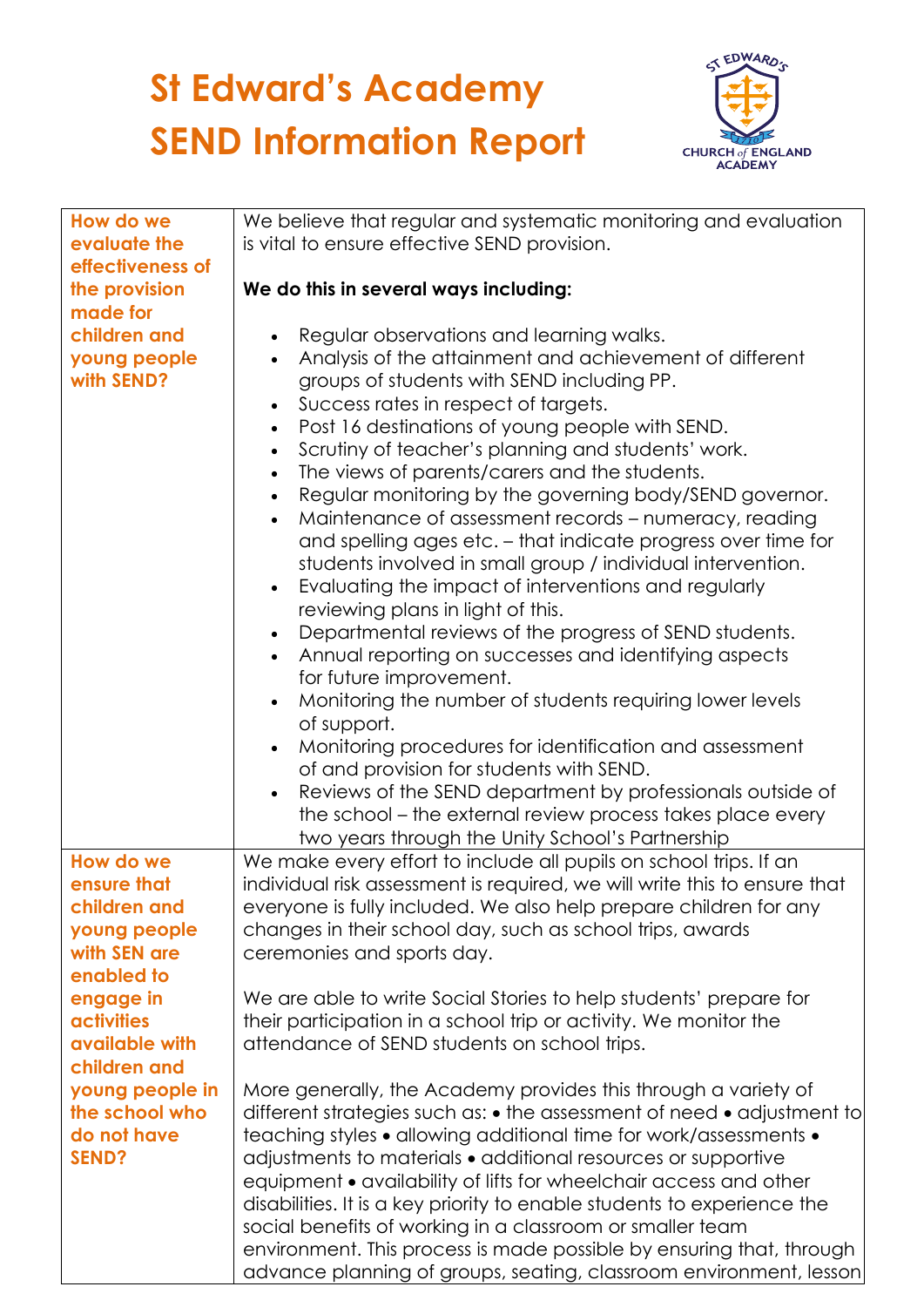

|                                                                                                                            | materials and targets, students can access all activities, albeit in a<br>differentiated manner.                                                                                                                                                                                                                                                                                                                                                                                                                                                                                                                                                                                                                                                                                                                                                                                          |
|----------------------------------------------------------------------------------------------------------------------------|-------------------------------------------------------------------------------------------------------------------------------------------------------------------------------------------------------------------------------------------------------------------------------------------------------------------------------------------------------------------------------------------------------------------------------------------------------------------------------------------------------------------------------------------------------------------------------------------------------------------------------------------------------------------------------------------------------------------------------------------------------------------------------------------------------------------------------------------------------------------------------------------|
| <b>What support</b><br>does the school<br>provide for<br>improving<br>emotional and<br>social<br>development?              | We support children to develop socially and emotionally in<br>the following ways:<br><b>PSHE lessons</b><br>Tutor periods and reflective character-building activities<br>Report card monitoring<br>$\bullet$<br>Assemblies<br>$\bullet$<br>Learning mentor sessions<br>٠<br>Lunch time clubs and activities<br>Reward trips                                                                                                                                                                                                                                                                                                                                                                                                                                                                                                                                                              |
| What<br><b>arrangements</b><br>are there for<br>listening to the<br>views of<br>children and<br>young people<br>with SEND? | Heads of Learning speak to targeted groups of students<br>$\bullet$<br>including SEND pupils.<br>Departments collect pupil views on their work and progress<br>in the classroom.<br>Students with an EHCP have an opportunity to tell us<br>$\bullet$<br>what they think as part of the review process.<br>The Headteacher has meetings with pupils including those<br>$\bullet$<br>with SEND from all years to hear their views on the way the<br>school is run.<br>The termly collection of student voice by HODs.                                                                                                                                                                                                                                                                                                                                                                      |
| <b>What measures</b><br>are there to<br>prevent<br>bullying?                                                               | St Edward's has adopted a range of strategies to prevent and<br>reduce bullying, to raise awareness of bullying and support victims<br>and those displaying bullying behaviour, including:<br>The consistent promotion of the school's Behaviour Code<br>$\bullet$<br>which requires all pupils to respect the rights of others.<br>Safeguarding and reporting system which is understood<br>$\bullet$<br>and valued by all. We are a telling school.<br>The commitment to the value of HOPE.<br>$\bullet$<br>The reporting system which requires recording of all<br>$\bullet$<br>incidents of bullying and proactive follow up which is<br>also recorded on CPOMs<br>The Behaviour Policy and PSHE programme address all<br>$\bullet$<br>aspects of equalities and include very carefully<br>planned and clear guidance about SRE, consent and<br>sexual harassment and sexual violence |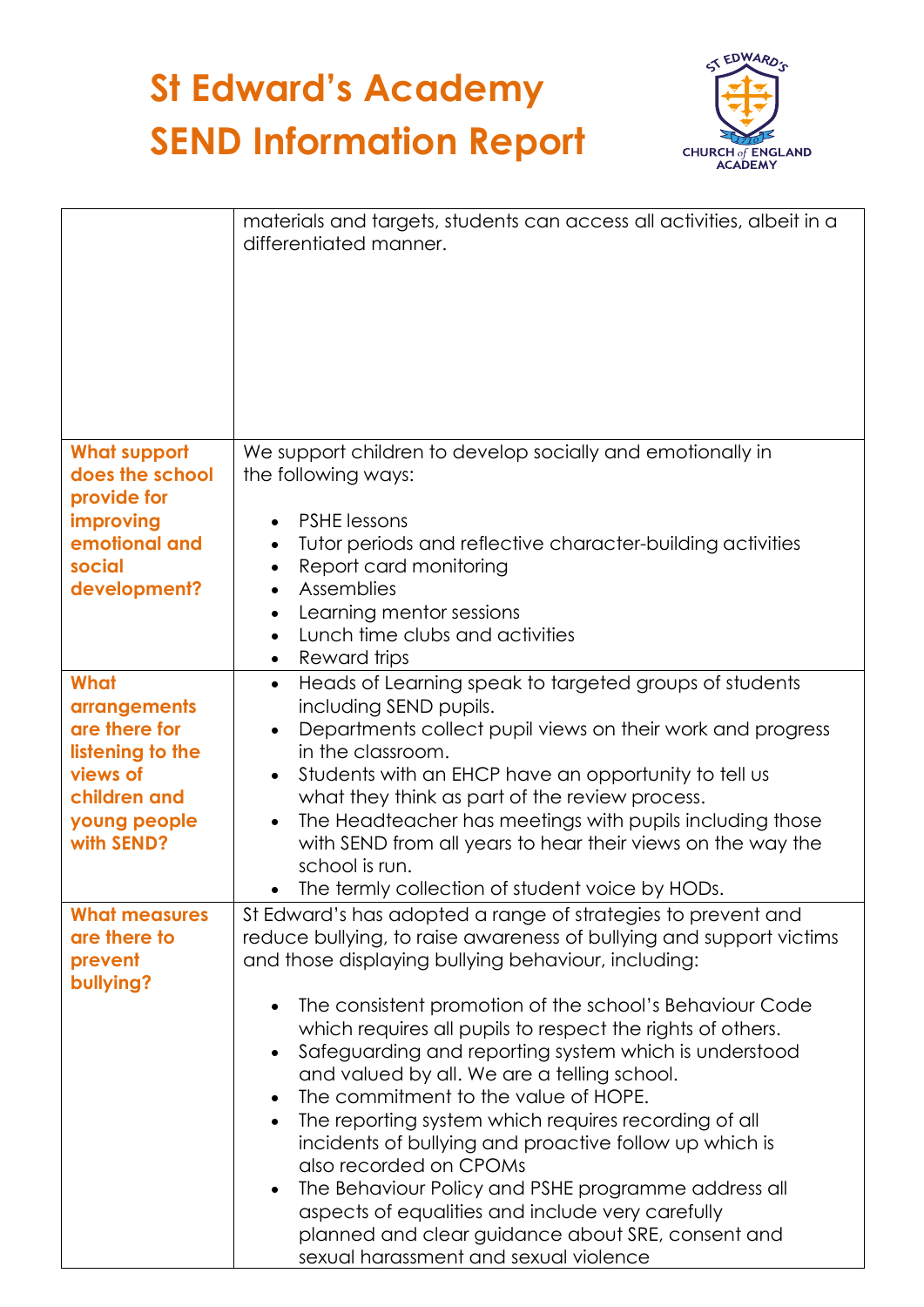

| The reinforcement of the clear message that violence has<br>$\bullet$       |
|-----------------------------------------------------------------------------|
| no place at St Edward's and that restorative practice is a                  |
| core ethos in restoring broken relationships.                               |
| Consultation with the 'Student Voice' on how to prevent                     |
| bullying.                                                                   |
| Training for all members of staff on the Behaviour and                      |
| Inclusion policy and strategy.                                              |
| The supervision by school staff of all play areas at lunch                  |
| times and breaks.                                                           |
| Swift and decisive action by the Heads of Year in                           |
| conjunction with SLT if required.                                           |
| Peer mentoring support.<br>$\bullet$                                        |
| Providing information to all parents / carers on the<br>$\bullet$           |
| symptoms of bullying and the steps to take if the suspect                   |
| their child is being bullied.                                               |
| Mobile phones not being permitted to be used during                         |
| school hours.                                                               |
| The celebration of all student's backgrounds and                            |
| cultures through assemblies, tutor periods and lessons                      |
| such as the assembly to raise awareness and celebrate                       |
| Ramadan.                                                                    |
| Regularly reviewed and updated Equalities Policy.                           |
| Pupils discuss and explore bullying issues and how to increase<br>$\bullet$ |
| the anti-bulling culture of the school during tutor periods and             |
| lessons in relevant curriculum areas, e.g. PHSE.                            |
| Raising awareness of cyber bullying and teaching students                   |
| to safely use technology (including mobile phones, email,                   |
| internet).                                                                  |
| All websites accessed in school are screened. This software                 |
| screens the language used in all documents, emails and                      |
| websites. Rude or offensive emails, websites, documents                     |
| are sent to the Headteacher and the Safeguarding Leads.                     |
| If appropriate, action will be taken and recorded.                          |
| Effective recording systems on SIMS.                                        |
| Work with multi-agency teams including police as                            |
| appropriate.                                                                |
| Contacting the parents of both the child being bullied                      |
| and the bully.                                                              |
| Challenging sexual content within verbal abuse,                             |
| specifically homophobic and gender abuse/                                   |
| discrimination.                                                             |
|                                                                             |
|                                                                             |